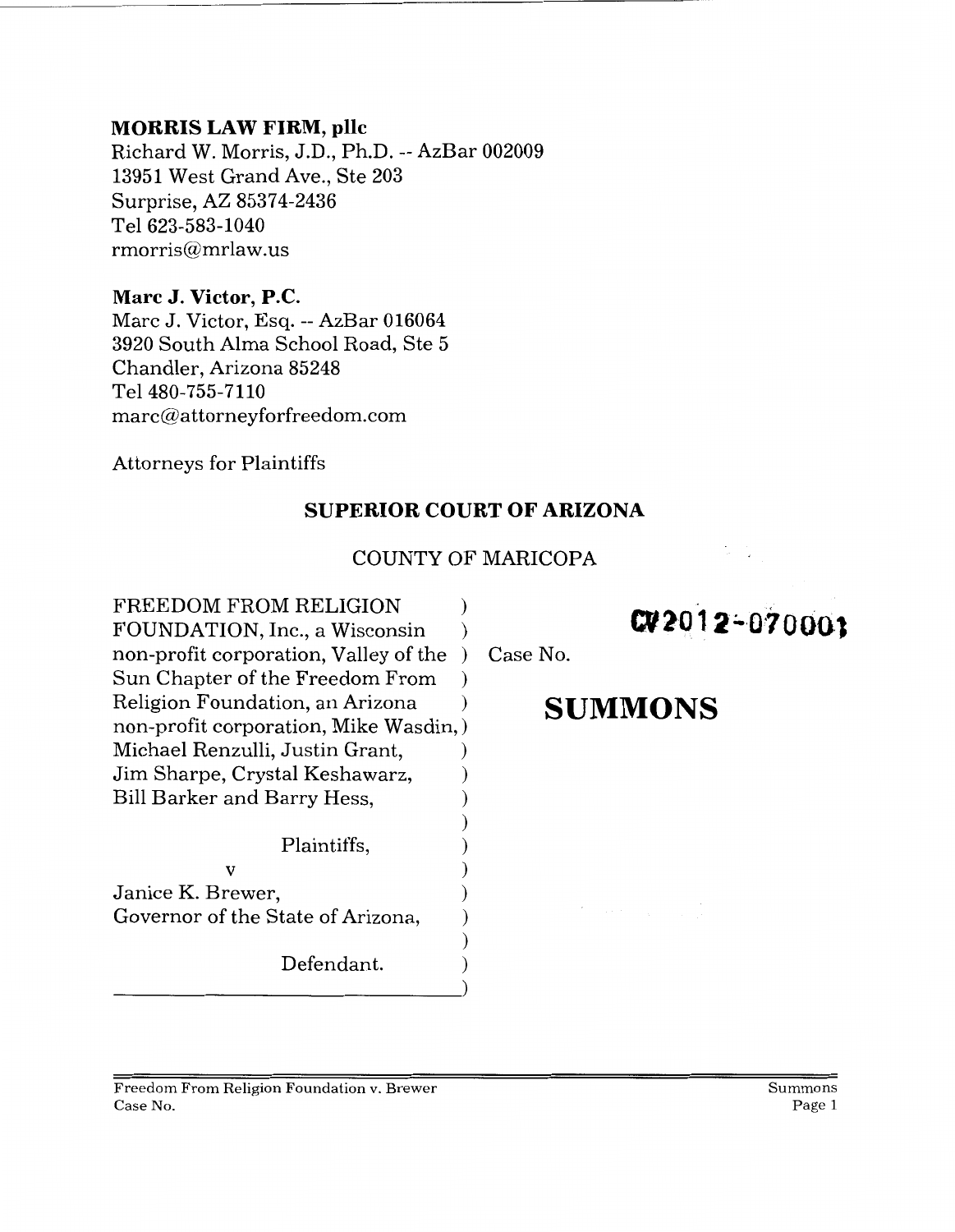## **THE STATE OF ARIZONA TO THE DEFENDANT:**

Janice K. Brewer Governor of the State of Arizona 1700 West Washington Phoenix, Arizona 85007

**YOU ARE HEREBY SUMMONED** and required to appear and defend, within the time applicable in this action in this Court. If served within Arizona, you shall appear and defend within 20 days after service of the Summons and Complaint upon you, exclusive of the day of service. If served out of the State of Arizona, whether by direct service, by registered or certified mail, or by publication - you shall appear and defend within 30 days after the service of the Summons and Complaint upon you is complete, exclusive of the day of service. Where process is served upon the Arizona Director of Insurance as insurer's attorney to receive service of legal process against it in this state, the insurer shall not be required to appear, answer or plead until expiration of 40 days after date of such service upon the Director. Service by registered or certified mail without the State of Arizona is complete 30 days after the date of filing the receipt and affidavit of service with the Court. Service by publication is complete 30 days after the date of first publication. Direct service is complete when made. When service is made on the Arizona Corporation Commission, the corporation served shall have 50 days, exclusive of the day of service, to appear and defend.

**YOU ARE HEREBY NOTIFIED** that in case of your failure to appear and defend within the time applicable, judgement by default may be rendered against you for the relief demanded in the Complaint.

**YOU ARE CAUTIONED** that in order to appear and defend, you must file an Answer or proper response in writing with the Clerk of this Court, accompanied by the necessary filing fee, within the time required and you are required to serve a copy of any Answer or Response upon plaintiff's attorney.